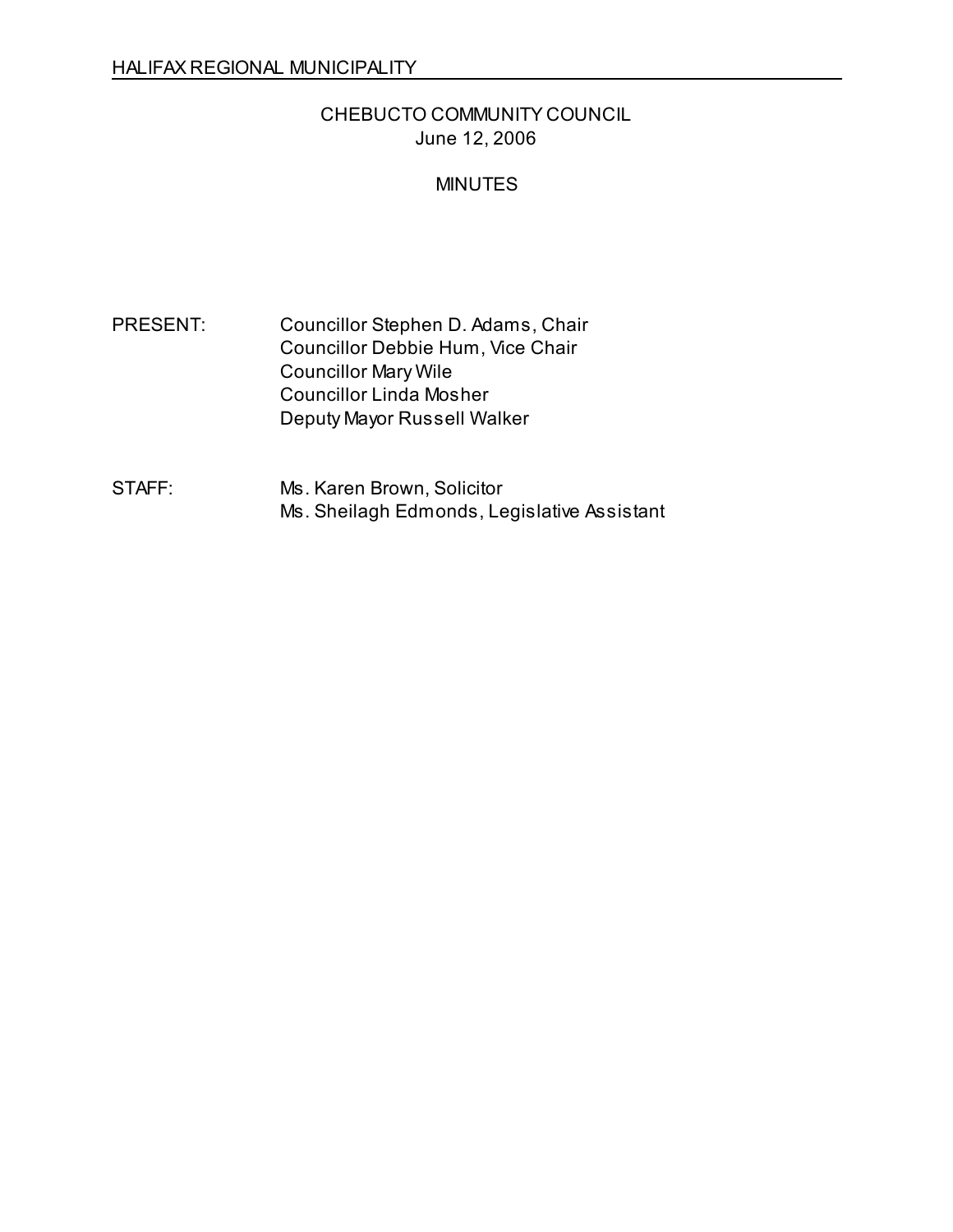## TABLE OF CONTENTS

| 1. |                                                                                                                                                                                                                                                                                                                                                                                                                                         |  |  |  |
|----|-----------------------------------------------------------------------------------------------------------------------------------------------------------------------------------------------------------------------------------------------------------------------------------------------------------------------------------------------------------------------------------------------------------------------------------------|--|--|--|
| 2. |                                                                                                                                                                                                                                                                                                                                                                                                                                         |  |  |  |
| 3. | APPROVAL OF THE ORDER OF BUSINESS AND APPROVAL OF ADDITIONS                                                                                                                                                                                                                                                                                                                                                                             |  |  |  |
| 4. | 4.1<br>Status Sheet Items:<br>4.1.2 Welcome to Halifax Sign - St. Margaret's Bay Road  4<br>4.1.4 Time Lines re: Re-Submission of Identical Planning Applications<br>4.1.5 Permission to Install a Sign on HRM Property at the Corner of<br>Request for a Trail in Hemlock Ravine Park and other HRM<br>4.1.6<br>Parkland Areas to be Named in Memory of Mr. Colin Stewart. 5<br>4.1.8 Former Keddy's Hotel, St. Margaret's Bay Road  6 |  |  |  |
| 5. |                                                                                                                                                                                                                                                                                                                                                                                                                                         |  |  |  |
| 6. |                                                                                                                                                                                                                                                                                                                                                                                                                                         |  |  |  |
| 7. |                                                                                                                                                                                                                                                                                                                                                                                                                                         |  |  |  |
| 8. | <b>HEARINGS:</b><br>8.1<br>8.1.1 Case No. 12887 - Variance at Civic No. 3667                                                                                                                                                                                                                                                                                                                                                            |  |  |  |
| 9. | CORRESPONDENCE, PETITIONS AND DELEGATIONS:<br>9.1<br>9.2<br>9.3                                                                                                                                                                                                                                                                                                                                                                         |  |  |  |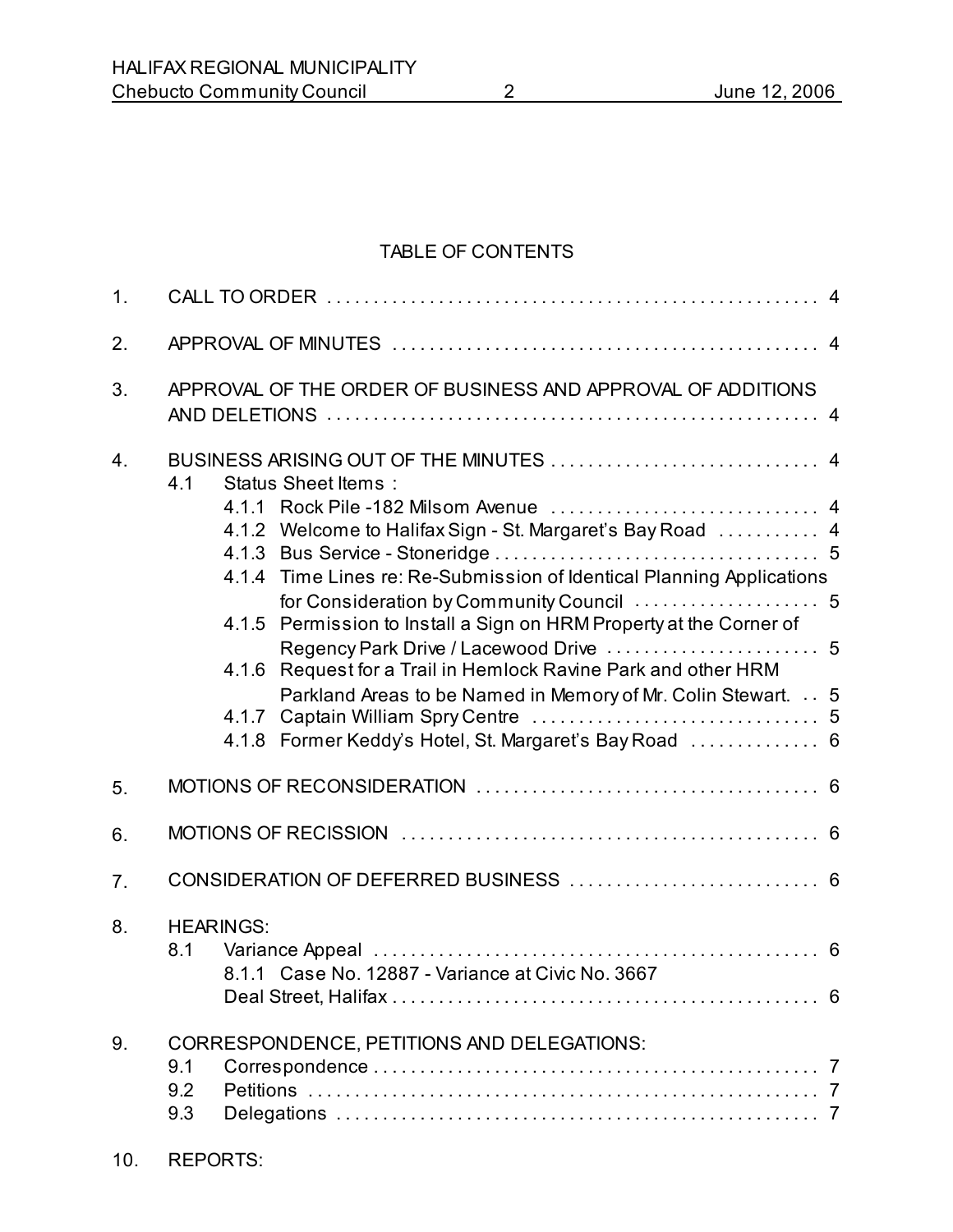|     | 10.1                                                                                                                                                                                                                                                                                                                    | <b>STAFF REPORTS:</b> |                                                                                                              |  |  |  |
|-----|-------------------------------------------------------------------------------------------------------------------------------------------------------------------------------------------------------------------------------------------------------------------------------------------------------------------------|-----------------------|--------------------------------------------------------------------------------------------------------------|--|--|--|
|     |                                                                                                                                                                                                                                                                                                                         | 10.1.1                | Case 00834: Development Agreement for Phase 1 -                                                              |  |  |  |
|     |                                                                                                                                                                                                                                                                                                                         | 10.1.2                | Case 00791: Stage II, Phase I Development Agreement -<br>Mount Royale Residential Development - Main Avenue, |  |  |  |
|     |                                                                                                                                                                                                                                                                                                                         | 10.1.3                | Case 00911: Extension to Development Agreement Time<br>Limit, Lot Abutting Civic #89 Purcell's Cove Road,    |  |  |  |
|     |                                                                                                                                                                                                                                                                                                                         | 10.1.4                | Supplementary Report: Case 008445 - Zoning - Ralston                                                         |  |  |  |
|     | 10.2                                                                                                                                                                                                                                                                                                                    |                       | <b>MEMBERS OF COUNCIL:</b>                                                                                   |  |  |  |
|     |                                                                                                                                                                                                                                                                                                                         | 10.2.1                | Rezoning of 21 Kidston Road - Councillor Adams  9                                                            |  |  |  |
| 11. |                                                                                                                                                                                                                                                                                                                         |                       |                                                                                                              |  |  |  |
| 12. | <b>ADDED ITEMS:</b><br>Councillor Mosher - Building Communities Fund, District 18  10<br>12.1<br>Councillor Mosher - Building Communities Fund, District 17  10<br>12.2<br>Councillor Mosher - Blasting from Mount Royale Subdivision  10<br>12.3<br>In Camera Recommendation - Change of Notification Area  10<br>12.4 |                       |                                                                                                              |  |  |  |
| 13. |                                                                                                                                                                                                                                                                                                                         |                       |                                                                                                              |  |  |  |
| 14. |                                                                                                                                                                                                                                                                                                                         |                       |                                                                                                              |  |  |  |
| 15. |                                                                                                                                                                                                                                                                                                                         |                       |                                                                                                              |  |  |  |
| 16. |                                                                                                                                                                                                                                                                                                                         |                       |                                                                                                              |  |  |  |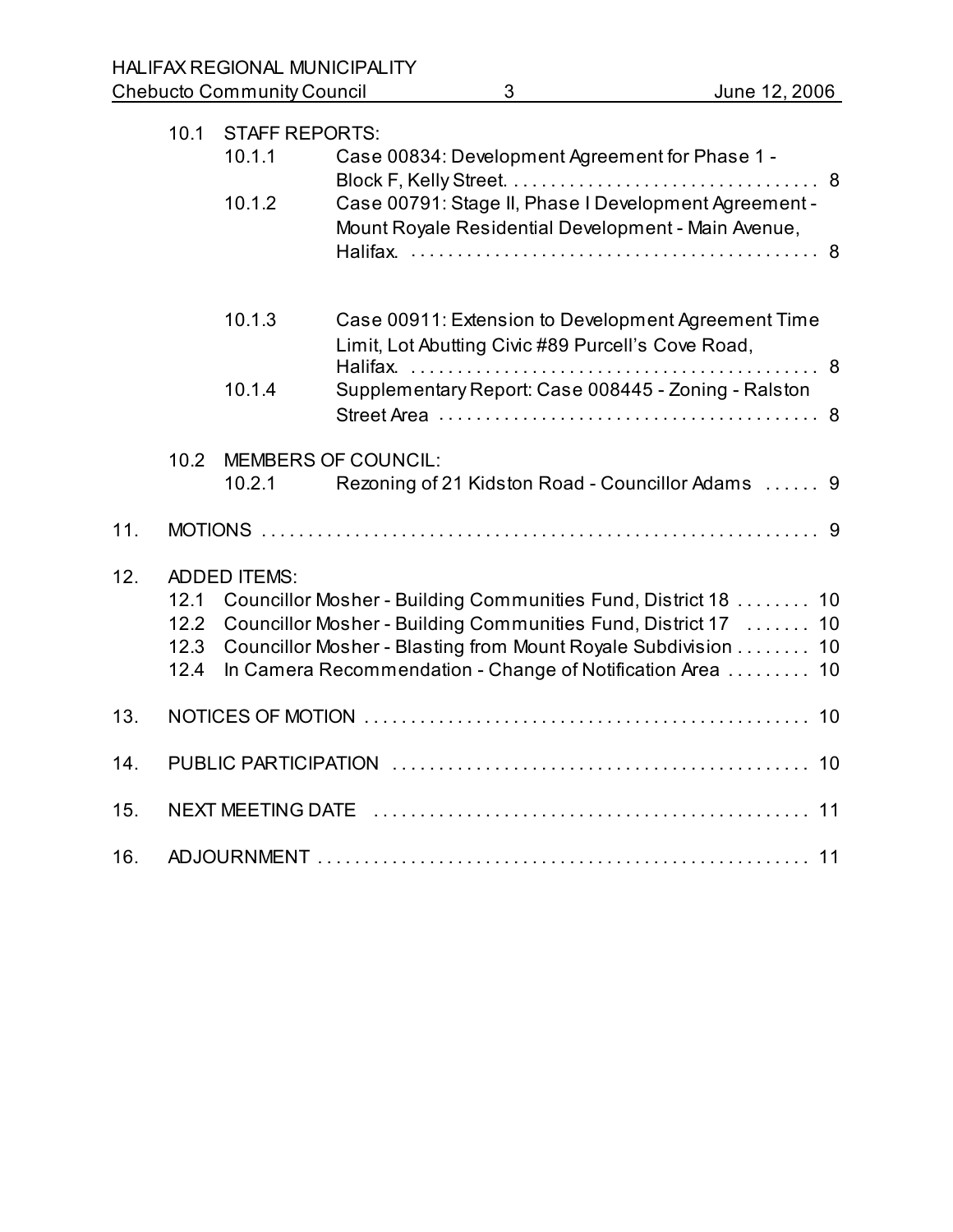## **1. CALL TO ORDER**

The Chair called the meeting to order at 7:08 p.m.

#### **2. APPROVAL OF MINUTES**

**MOVED by Deputy Mayor Walker, seconded by Councillor Wile, the minutes of April 10, 2006 (regular meeting); April 10, 2006 (joint meeting with Peninsula); April 12, 2005 (joint meeting with the North West and Western Region Community Council) be approved. MOTION PUT AND PASSED.** 

## **3. APPROVAL OF THE ORDER OF BUSINESS AND APPROVAL OF ADDITIONS AND DELETIONS**

The following items were added to the agenda:

- 12.1 Councillor Mosher Building Communities Fund, District 18
- 12.2 Councillor Mosher Building Communities Fund, District 17
- 12.3 Councillor Mosher Blasting from Mount Royale Subdivision
- 12.4 In Camera Recommendation Change of Notification Area

#### **MOVED by Councillor Mosher, seconded by Councillor Wile, the agenda as amended be approved. MOTION PUT AND PASSED.**

#### **4. BUSINESS ARISING OUT OF THE MINUTES**

**4.1 Status Sheet Items** :

#### **4.1.1 Rock Pile -182 Milsom Avenue**

No update was provided. This item is to remain on the Status Sheet.

### **4.1.2 Welcome to Halifax Sign - St. Margaret's Bay Road**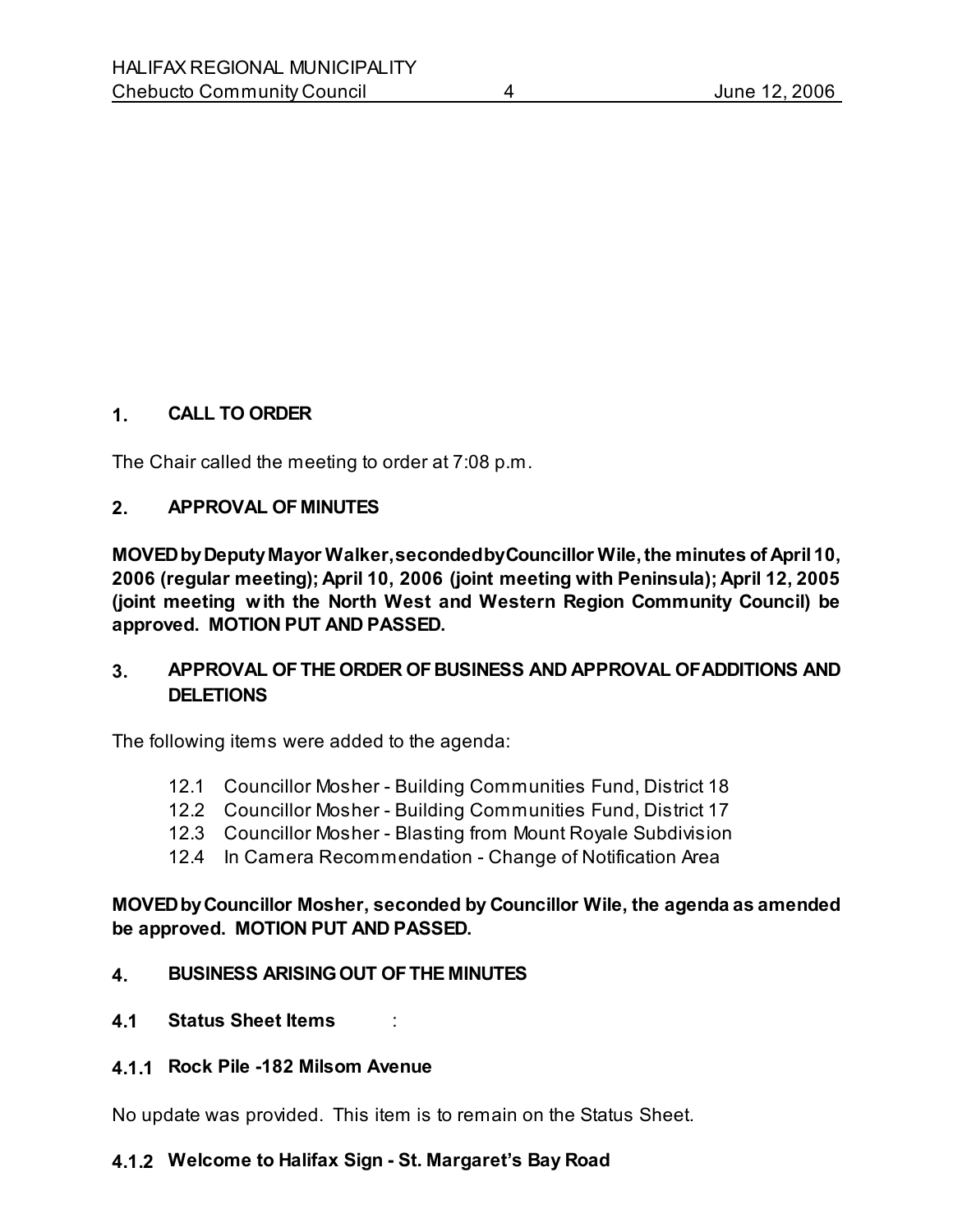C An information report dated February 21, 2006, submitted at the March 7, 2006 Regional Council meeting, was submitted.

Councillor Mosher advised that although the sign had been down for approximately six weeks, the frame was left and was now rusty. She requested staff remove the frame which has become unsightly, clean up around the area, and provide some landscaping. Councillor Mos her advised that the information report still does not address her question of what she can put in place of the sign that was removed, and she asked that staff provide a response.

This item is to remain on the Status Sheet.

# **4.1.3 Bus Service - Stoneridge**

No update. This item is to remain on the Status Sheet.

# **4.1.4 Time Lines re: Re-Submission of Identical Planning Applications for Consideration by Community Council**

C An information report dated April 10, 2006 was submitted.

Referring to the information report, Councillor Mosher explained that she would like some means to prevent developers from bringing forth the same application after it has been refused by Community Council.

At the request of the Solicitor, Community Council agreed to leave this item on the Status Sheet until the next meeting, in order that she has an opportunity to review the report.

This item is to remain on the Status Sheet.

# **4.1.5 Permission to Install a Sign on HRM Property at the Corner of Regency Park Drive / Lacewood Drive**

Councillor Wile advised that negotiations are ongoing.

This item is to remain on the Status Sheet.

# **4.1.6 Request for a Trail in Hemlock Ravine Park and other HRM Parkland Areas to be Named in Memory of Mr. Colin Stewart.**

Councillor Hum noted that this matter is a year old and Community Council still has not received a report. The Legislative Assistant was requested to follow up with staff and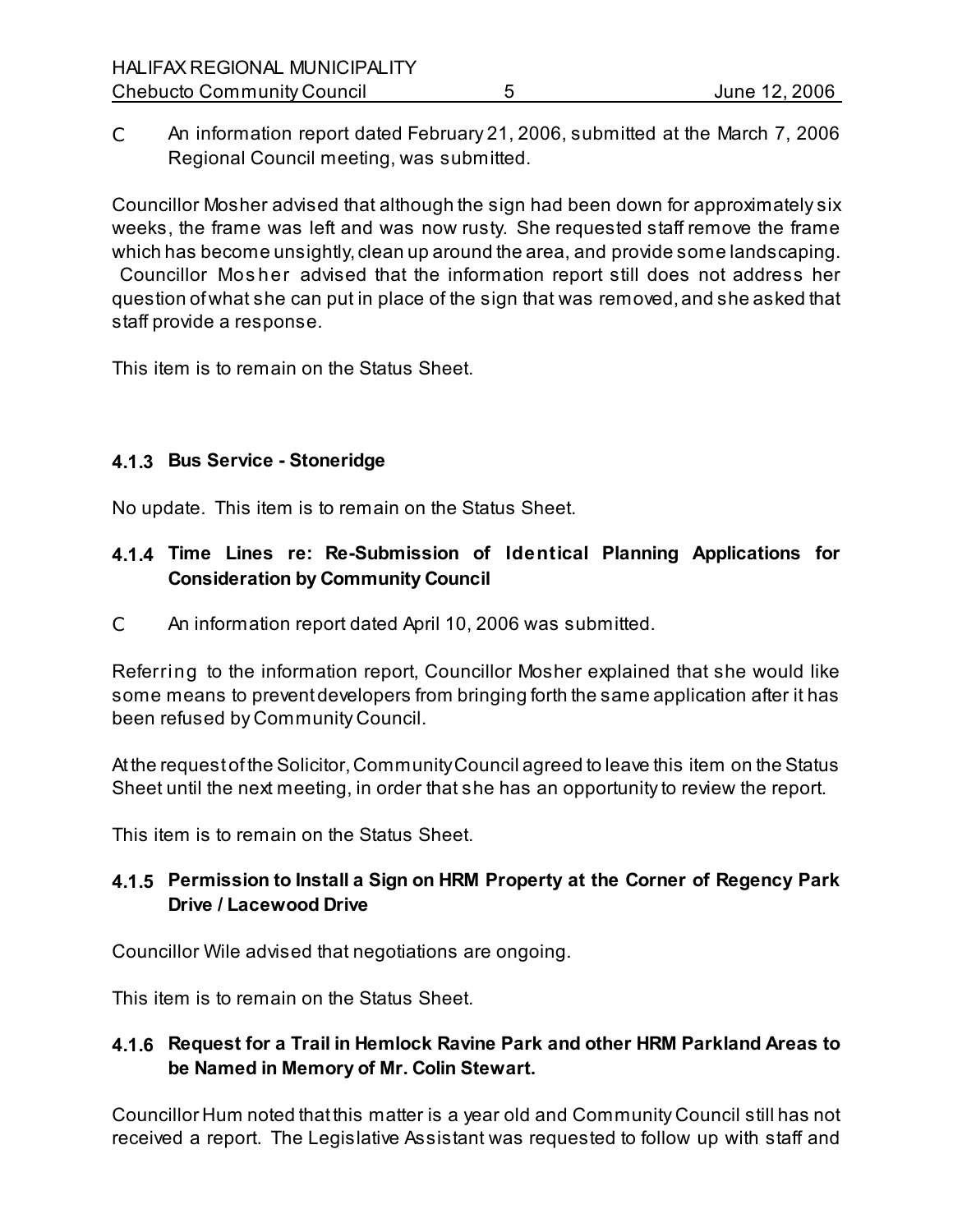request that a timeline be provided as to when Community Council can expect to receive a report.

This item is to remain on the Status Sheet.

## **4.1.7 Captain William Spry Centre**

C An Information Report dated May 31, 2006 was submitted.

Councillor Mosher requested that staff provide a presentation on the report at Community Council's September 11, 2006 meeting.

Councillor Mosher asked that the presentation focus on how the needs of the Spry Centre have changed since it was first constructed. She noted that the meeting space needs are not adequately utilized. For example, at one of her community meetings there were about 80 people crammed into a small room and the larger room next door had only a couple of people who were playing piano. She advised of another occasion where the noise from the room next door was very disruptive to the meeting she was attending.

 Councillor Mosher added that she has a very difficult time in trying to book meeting space and, therefore, ends up having to pay for space elsewhere. She suggested that perhaps staff consider setting aside certain nights of the week for the public and other nights for HRM. She also suggested that the meeting rooms require a minimum number of people when being booked.

Councillor Adams asked that staff look into the idea of taking funds designed to retro-fit the Spry Centre and put them into the Spryfield Lion's Rec Centre. He indicated that he and Councillor Mosher have been meeting with youth of the area, and if some recreation money was allotted to the Lion's Rec Centre, it would help the youth and free up space at the Spry Centre.

This item is to be removed from the Status Sheet.

# **4.1.8 Former Keddy's Hotel, St. Margaret's Bay Road**

C An Information Report dated June 8, 2006 was submitted.

This item is to be removed from the Status Sheet.

- **5. MOTIONS OF RECONSIDERATION None**
- **6. MOTIONS OF RECISSION None**
- **7. CONSIDERATION OF DEFERRED BUSINESS**
- **8. PUBLIC HEARINGS**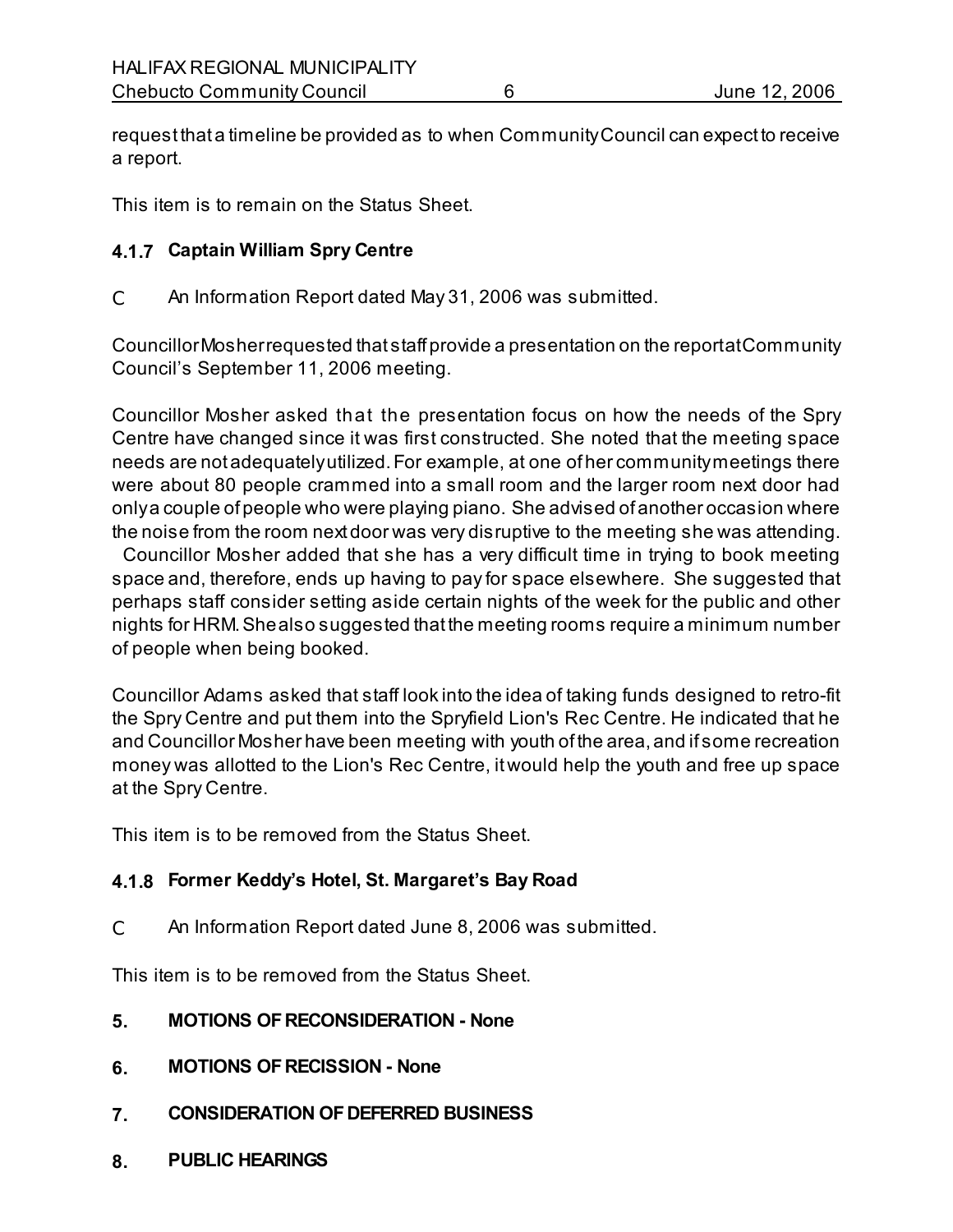## **8.1 Variance Appeal**

## **8.1.1 Case No. 12887 - Variance at Civic No. 3667 Deal Street, Halifax**

C A staff report dated June 2, 2006 was submitted.

Ms. Rosemary MacNeil, Development Officer, addressed Community Council and outlined the reasons why staff refused the variance request to legalize an existing third residential unit at 3667 Deal Street, Halifax. In her remarks, she advised that the property is zoned R-2, and is currently occupied as a three unit dwelling, with the basement apartment being created without a construction permit. Referring to the staff report, Ms. MacNeil reviewed the requirements of the Land Use Bylaw which the application contravened and then responded to questions from Community Council.

In response to a question, Ms. MacNeil advised that the present owner of the property did not create the third apartment. This was done by the previous owner.

The Chair asked if anyone who received a notice of this variance hearing wished to come forward and speak.

Mr. Roger Roode, owner of the property in question addressed Community Council and us ing photographs, provided a history of his ownership of the building. Mr. Roode explained that he purchased it in the early 1990's as a triplex and did so in good faith, believing his lawyer was protecting his interest. Mr. Roode noted that he has kept the property in good condition and has replaced the roof, windows, and siding. He also noted that once he became aware of the issue, he promptly contacted staff. In conclusion Mr. Roode noted that the neighbourhood has multi-unit properties. He requested Community Council support his request for variance and pointed out that the current tenants have lived there for over five years and have even spent their own money on upgrades.

Mr. Roy Gannon addressed Community Council and advised that he has lived on Deal Street for 52 years. Mr. Gannon spoke against permitting the variance, advising that there were several other homes in the area in a similar situation and he was concerned that permitting this variance would set a precedent. He pointed out that the third apartment is an illegal use, and if allowed to continue, this will have a negative impact on the resale of homes in the area, which people have bought as single family homes.

Ms. Joanne Sanford advised that she was the tenant in the basement apartment, and speaking in support of the variance, advised that she and her husband have been longterm, good tenants and neighbours, and that each case should be addressed on a case by case basis.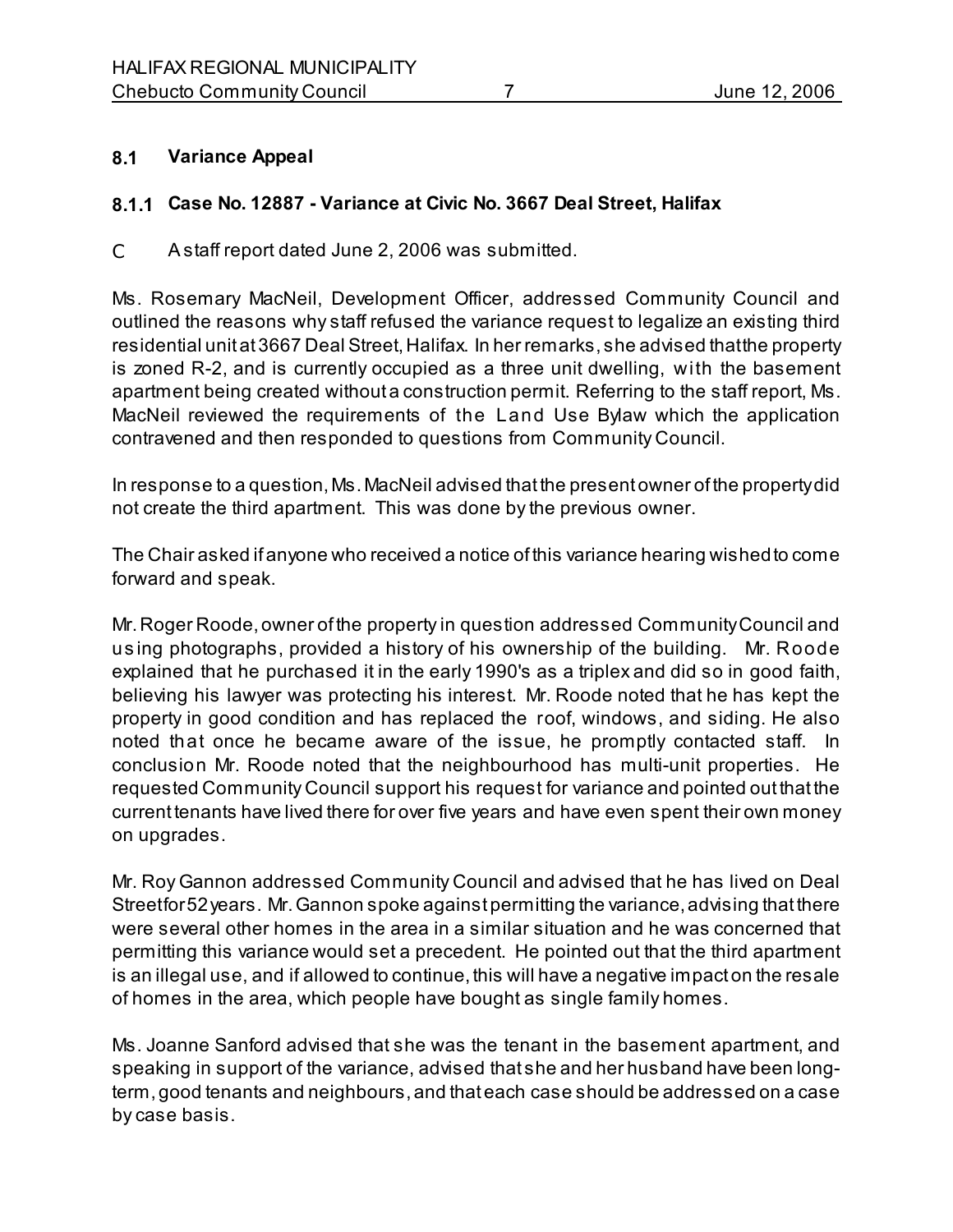Mr. Kyle Sanford, noting that he was a tenant of the basement apartment advised that this situation has been very stressful for both he and the property owner. Mr. Sanford noted that he has spent his own money in fixing up the property and he has been very respectful of the property and neighbours. He pointed out that Mr. Roode did not deliberately disregard the Land Use Bylaw, and should not be punished for a mistake made over 20 years ago.

Mr. James Mitchell, a resident of Dutch Village Road, spoke in support of the application for variance. Mr. Mitchell advised that the owner and the tenants should not be punished for a lawyer's mistake. He noted that the owner takes very good care of the property and that it is an asset to the neighbourhood.

There being no further speakers, on a motion **MOVED by Deputy Mayor Walker, seconded by Councillor Hum, the variance hearing was closed**.

**MOVED by Deputy Mayor Walker, seconded by Councillor Wile that the decision of the Development Officer be overturned and the variance for a three-unit building at 3667 Deal Street be granted. MOTION PUT AND PASSED.**

## **9. CORRESPONDENCE, PETITIONS AND DELEGATIONS**

- 9.1 Correspondence None
- 9.2 Petitions None
- 9.3 DelegationsNone

#### **10. REPORTS:**

**10.1 STAFF REPORTS:**

# **10.1.1 Case 00834: Development Agreement for Phase 1 - Block F, Kelly Street**.

C A staff report dated May 23, 2006 was submitted.

**MOVED by Councillor Mosher, seconded by Councillor Wile that Chebucto Community Council Give Notice of Motion to consider an application by Studio Works International Limited on behalf of Killam Investments Incorporated, to enter into a Development Agreement to permit a seventy unit residential building as Phase 1 on Block F, Kelly Street, Halifax and to schedule a public hearing for September 11, 2006**. **MOTION PUT AND PASSED.**

At this time, Community Council agreed to deal with items 10.1.3. and 10.1.4.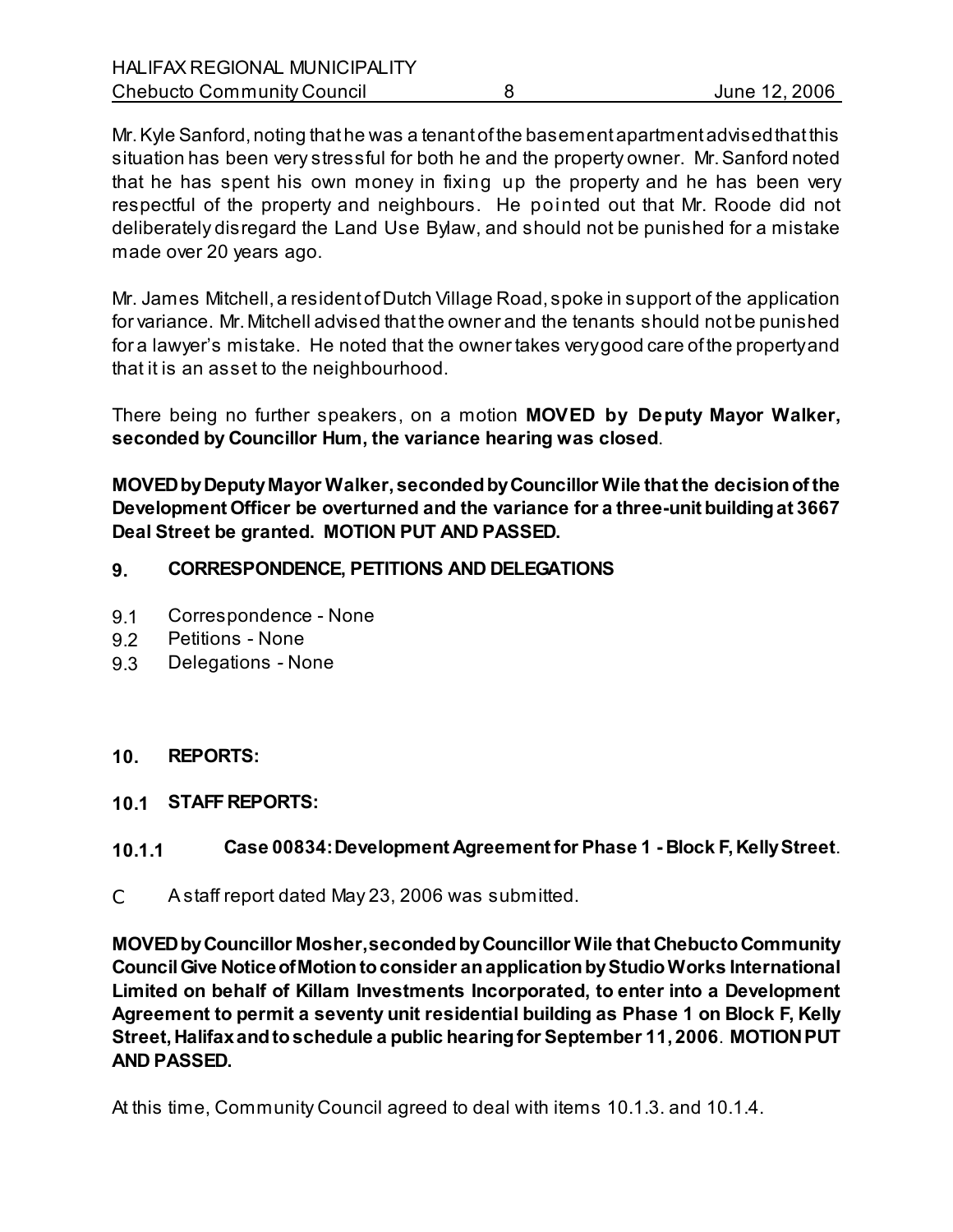## **10.1.3 Case 00911: Extension to Development Agreement Time Limit, Lot Abutting Civic #89 Purcell's Cove Road, Halifax.**

C A staff report dated May 31, 2006 was submitted.

**MOVED by Councillor Mosher, seconded by Deputy Mayor Walker that Chebucto Community Council amend the development agreement with George and Maria Sotiropoulos, recorded on June 19, 2003 at the Registry of Deeds at Halifax in Book 7377, Pages 805-815, to extend the date for commencement of construction to June 19, 2008. MOTION PUT AND PASSED.**

# **10.1.4 Supplementary Report: Case 00845 - Zoning - Ralston Street Area**

C A supplementary staff report dated May 30, 2006 was submitted.

**MOVED by Deputy Mayor Walker, seconded by Councillor Hum that Chebucto Community Council give First Reading to consider the proposed rezoning of the subject lands, identified on Map 1, from the R-2 General Residential Zone to the R-1 Single Family Zone, and schedule a public hearing for September 11, 2006. MOTION PUT AND PASSED.**

Deputy Mayor Walker requested that the first newspaper advertisement be placed within the next two weeks, and another one placed two weeks prior to the public hearing.

# **10.1.2 Case 00791: Stage II, Phase I Development Agreement - Mount Royale Residential Development - Main Avenue, Halifax.**

- C A staff report dated May 17, 2006 was submitted.
- C Correspondence dated June 12, 2006 from David J. Demirkan, McInnes Cooper was circulated.

Ms. Randa Wheaton, Senior Planner, addressed Community Council and outlined the application by Byblos Development Group for a Stage II Development Agreement to permit two apartment buildings and a Com m unity Entrance Park at Mount Royale Residential Development, Main Avenue, Halifax. In her remarks Ms. Wheaton noted that a public hearing is not required for a stage II development agreement.

In response to questions regarding the submitted correspondence, Ms. Wheaton indicated that it was from the solicitors of the Canadian Broadcasting Corporation (CBC) noting concerns with issues related to the broadcast towers. She added that it was her understanding that these issues were discussed early on in the negotiations and that they were private negotiations between CBC and the developer and that HRM was not a party to those discussions. Ms. Wheaton also noted that in the development agreement, the developer is required to build-in mitigation methods for radio frequency overload.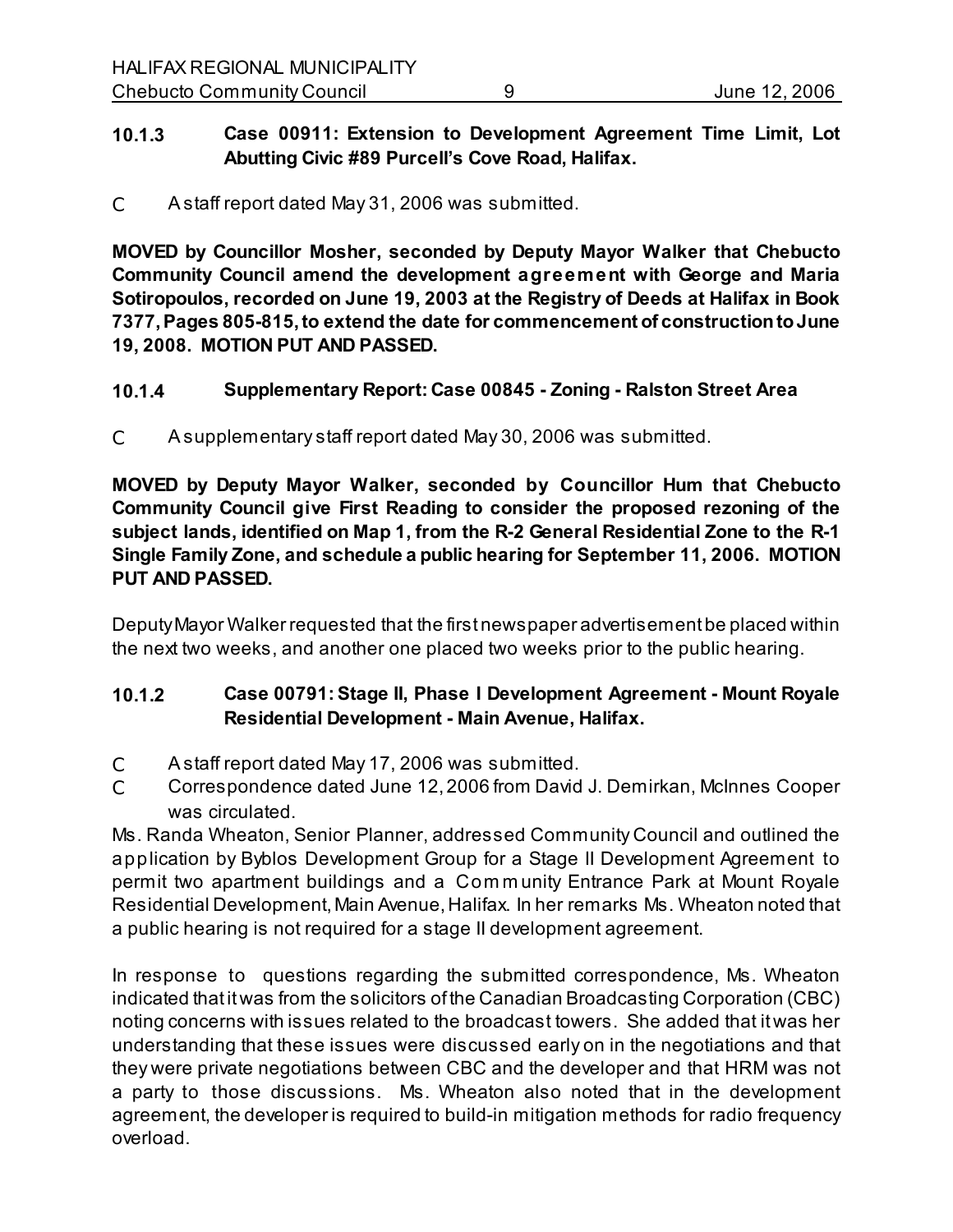In response to a further question, Ms. Wheaton advised that the towers were in place before the building and that there is no obligation on CBC's part if the building has problems. She added that the developer has tried to mitigate any concerns through the construction of building.

**MOVED by Deputy Mayor Walker, seconded by Councillor Wile that Chebucto Community Council:**

- **1. Approve the Stage II Development Agreement for Phase 1 of the Mount Royale Residential Development on Main Avenue, Halifax, presented as Attachment A of the May 17, 2006 staff report; and,**
- **2. Require the Stage II Development Agreement be signed and delivered within 120 days, or any extension thereof granted by Council on request of the applicant, from the date of final approval by Council and any other bodies as necessary, including applicable appeal periods, whichever is later; otherwise this approval will be void and obligations arising hereunder shall be at an end.**

**MOTION PUT AND PASSED.**

**10.2 MEMBERS OF COUNCIL:**

# **10.2.1 Rezoning of 21 Kidston Road - Councillor Adams**

Councillor Adams advised that he would like to have the zoning changed to allow for expansion of the Urban Farm Museum Society.

**MOVED by Councillor Mosher, seconded by Deputy Mayor Walker that staff proceed with the changes necessary to rezone 21 Kidston Road to allow for the expansion of the Urban Farm Museum Society. MOTION PUT AND PASSED.**

- **11. MOTIONS**  None.
- **12. ADDED ITEMS:**
- **12.1 Councillor Mosher Building Communities Fund, District 18**

**MOVED by Councillor Mosher, seconded by Councillor Wile that \$10,000 from the District 18 Building Communities Fund go toward the purchase of equipment for the Spryfield Lion's Club Recreation Centre. MOTION PUT AND PASSED.**

**12.2 Councillor Mosher - Building Communities Fund, District 17**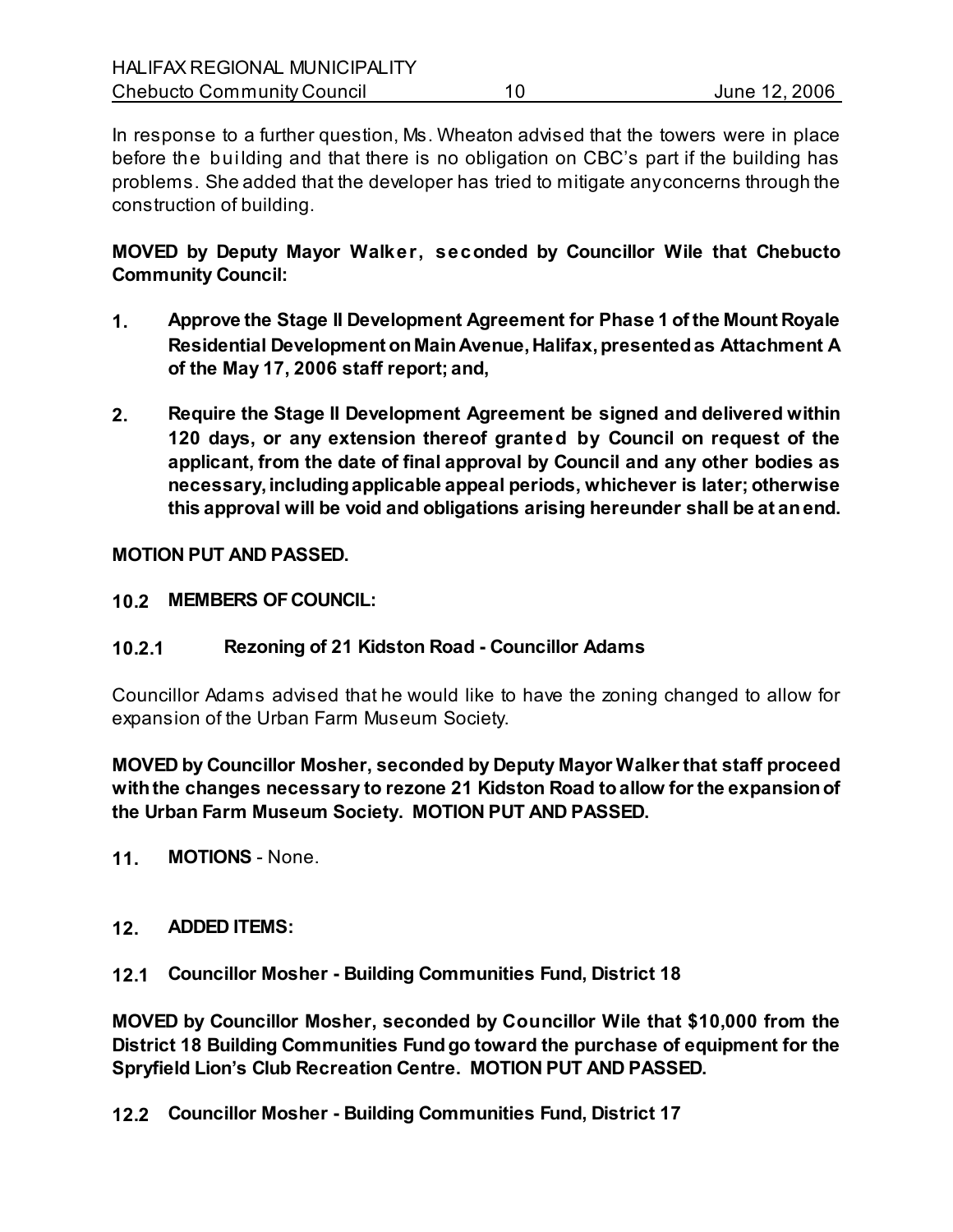**MOVED by Councillor Mosher, seconded by Councillor Hum that \$15,000 from District 17 funds go toward Leo Lanigan Park land on Withrod Drive for Parkland Improvements; and \$10,000 toward Frog Pond for environmental remediation and aesthetic improvements. MOTION PUT AND PASSED.**

### **12.3 Councillor Mosher - Blasting from Mount Royale Subdivision**

Councillor Mosher advised that she has received complaints about blasting coming from the Mount Royale subdivis ion, in particular, the level of the charge of the blast. She explained that some have said the blasts are so loud they are waking people up. Councillor Mosher advised that she would like staff to investigate the charge of the blasts to ensure they comply with HRM's bylaw.

**MOVED by Councillor Mosher, seconded by Deputy Mayor Walker that staff investigate blasting at the Mount Royale Subdivision to determine if it meets the requirements of the blasting bylaw. MOTION PUT AND PASSED.**

## **12.4 In Camera Recommendation - Change of Notification Area**

This item had been dealt with at an In Camera meeting held earlier and was forwarded to this meeting for ratification.

**MOVED by Councillor Mosher, seconded by Councillor Hum that Regional Council request the Province amend the Municipal Government Act to increase the notification distance for Variances from 30 metres to 50 metres. MOTION PUT AND PASSED.**

**13. NOTICES OF MOTION -** None

#### **14. PUBLIC PARTICIPATION:**

**Mr. Robert Lambert, 42 Fenwood Road** - Mr. Lambert raised a number of questions concerning Case 00834 Development Agreement for Phase 1, Block F, Kelly Street to which Ms. Randa Wheaton, Senior Planner, responded. (earlier in the meeting, Community Council scheduled a public hearing for September 11, 2006 on this matter).

**Ms. Lorraine DeSalle, 46 Fenwood Road** referred to the scheduled public hearing for Case 00834 of September 11, 2006 and pointed out that, given the amount of items from this meeting which have been forwarded to the September  $11<sup>th</sup>$  meeting, the agenda m eeting may become overloaded. She expressed concern that there may not be adequate time to hear the concerns of all the residents.

**Ms. Kelly Greenwood, Berkshire Close** addressed Community Council regarding the closure of the Berkshire Close walkway. In her remarks, she had a number of questions,